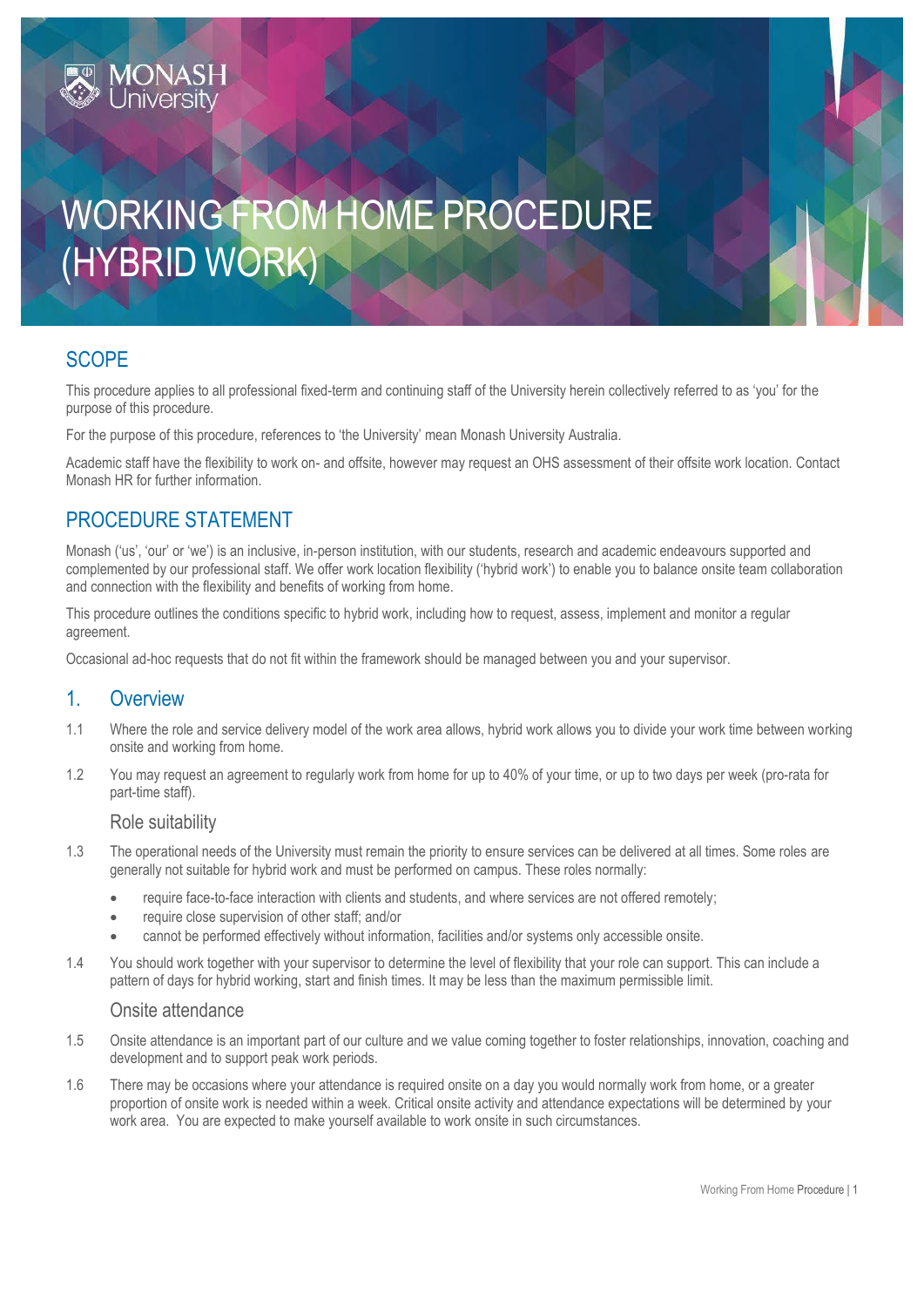- 1.7 If you are in a leadership or supervisory role, you will need to consider and balance your personal flexibility with supporting your team and attending key meetings/events. Performance management and informal coaching and development should occur as a combination of in-person and remote arrangements.
- 1.8 The University values the connection to Country held by Aboriginal and Torres Strait Islander staff and will consider requests for additional flexibility in work location to recognise and support this connection. Staff should discuss such requests with their supervisor, and contact the Indigenous Employment Manager, within the William Cooper Institute and the relevant HR Business Partner as required. The outcome of requests will be determined by the Pro Vice-Chancellor (Indigenous) and the CHRO (or their nominees).

## Onsite workspace allocation

- 1.9 Campus and office space allocation will be considered by Buildings and Property Division in conjunction with work areas to maximise opportunities for engagement and to embed flexibility in line with the [University's M](https://www.monash.edu/about/strategic-direction/strategic-plan/masterplan)[aster Plan.](https://www.monash.edu/about/strategic-direction/strategic-plan/masterplan)
- 1.10 As part of your hybrid working arrangement, you may be required to use a flexible workspace when working onsite.

## Interstate or international arrangements

- 1.11 Approval to work from an interstate location is normally not permitted and may only be approved in exceptional circumstances by the Chief Human Resources Officer (or delegate). You must discuss your circumstances with your HR Business Partner before making an application.
	- 1.11.1 There are specific limitations such as (but not limited to) insurance and taxation compliance, that may not enable us to support these arrangements.
- 1.12 Working from an international location is not supported by the University.

# 2. Request and approval

- 2.1 To request a working from home agreement, you must first complete the [Working safely from home module](https://monash.csod.com/samldefault.aspx?ReturnUrl=%252fDeepLink%252fProcessRedirect.aspx%253fmodule%253dlodetails%2526lo%253dc8dbddad-b110-44ef-abac-22c29296f8af) in myDevelopment. Following successful completion of the module, you will be directed to complete the Working from Home Request.
	- 2.1.1 Where you are applying for a working from home agreement as part of a Flexible Working Request, you must first complete the [Flexible Work Request form.](http://www.intranet.monash/hr/assets/docs/tools-and-resources/forms/word/Flexible-work-request.docx) [R](http://www.intranet.monash/hr/assets/docs/tools-and-resources/forms/word/Flexible-work-request.docx)efer to the [Flexible Work Procedure](https://publicpolicydms.monash.edu/Monash/documents/1935686) for further information.
- 2.2 Working from home arrangements must be submitted annually and approved for a maximum period of 12 months, or the end of a fixed-term contract (whichever is lesser).
- 2.3 The agreement is normally not transferrable from one position to another, and can be changed/cancelled in accordance with Section 5 below.

## Approving the request

- 2.4 Your supervisor is the delegated authority to approve requests consistent with cl 1.2. In reviewing your request, they will assess and consider:
	- role suitability for a hybrid arrangement;
	- if you can meet operational requirements and outputs of the role;
	- if you have the ability to work productively without onsite supervision;
	- overall team service coverage onsite for the full working week; and
	- if you have completed the [Working safely from home module](https://monash.csod.com/samldefault.aspx?ReturnUrl=%252fDeepLink%252fProcessRedirect.aspx%253fmodule%253dlodetails%2526lo%253dc8dbddad-b110-44ef-abac-22c29296f8af)
- 2.5 Additional approval by Monash HR will be required where your request forms part of [a Flexible Working Arrangement.](http://www.intranet.monash/hr/assets/docs/tools-and-resources/forms/word/Flexible-work-request.docx)
- 2.6 When approved, your supervisor will communicate the approval of your request to you, and the agreement will commence from the agreed date.

### Refusing the request

- 2.7 If your request forms part of a Flexible Work Request, your supervisor will first contact their HR Business Partner to discuss any potential refusal prior to communicating this to you. In accordance with th[e Flexible Work Procedure,](https://publicpolicydms.monash.edu/Monash/documents/1935686) we must respond to such requests within 21 days.
- 2.8 For all other applications, if your request is refused, your supervisor will communicate this to you and discuss the relevant reasons with you.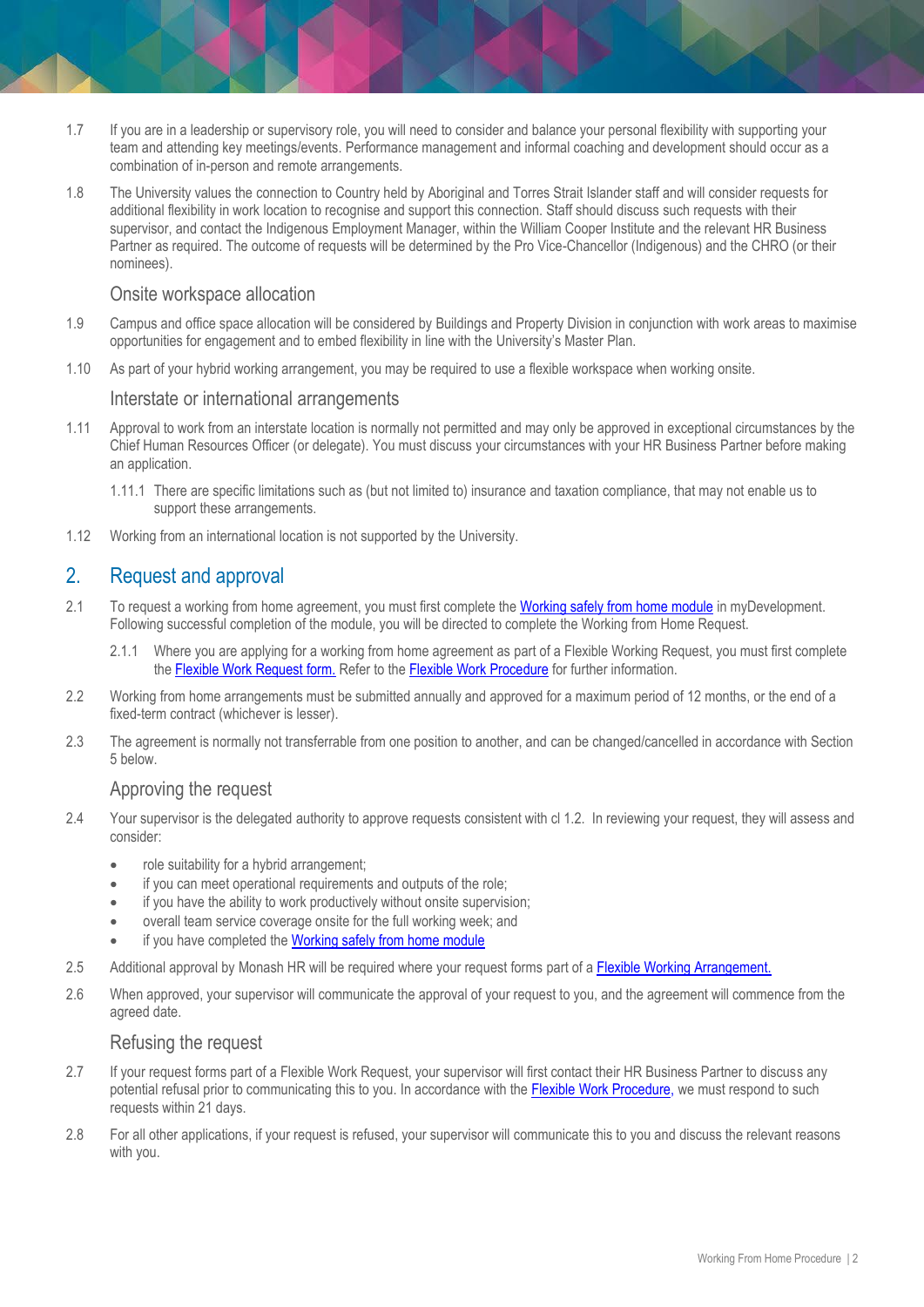# 3. Working from home

- 3.1 When working from home you must:
	- **•** perform and participate at the same standard as onsite staff;
	- achieve the required work outputs; and
	- effectively manage your time.
- 3.2 You are responsible for ensuring that appropriate childcare or dependant care arrangements are in place whilst working from home. A hybrid work arrangement is not a substitute for childcare or other dependant care.
- 3.3 You are expected to work your agreed ordinary hours within the [span of hours a](https://www.monash.edu/current-enterprise-agreements/academic-professional-2019#77)s detailed in the Enterprise Agreement.
- 3.4 Your supervisor is responsible for managing the team while working remotely. This may include:
	- ensuring staff working from home are included in onsite activities by other means (e.g. Zoom is available for meetings);
	- maintaining regular contact with each team member; and
	- setting and documenting performance expectations.

## **Equipment**

- 3.5 Unless otherwise stated in your contract of employment, we will provide you with one University enabled laptop for business use at both your University work site and your home.
- 3.6 If you require additional specialist equipment to complete your work, you should discuss your requirements with your supervisor.
- 3.7 Where a request for specialist equipment relates to a reasonable workplace adjustment, please contact the Manager, Employee Assistance, Monash HR for further advice.
- 3.8 We will insure the equipment and you must make it available for repairs, maintenance and return to University premises when required.
- 3.9 You are responsible for ensuring you have an appropriate internet connection at home, and are responsible for all internet costs (unless otherwise stipulated in your contract of employment). If your circumstances don't provide adequate internet connectivity please discuss your situation with your supervisor and then liaise with [eSolutions](https://www.monash.edu/esolutions/home) for advice. If you are having technical difficulties affecting your ability to perform your role whilst working from home, you should work onsite until resolved.
- 3.10 The cost of any additional equipment, such as personal IT equipment or home office furniture, required to set up a working space at home are personal expenses. We will not provide reimbursement to you for these items.
- 3.11 You are encouraged to review the [ATO website](https://www.ato.gov.au/individuals/income-and-deductions/deductions-you-can-claim/home-office-expenses/) for information regarding working from home items you can claim on your tax return.

# 4. Occupational health and safety (OHS) and Wellbeing

## Worksite safety

- 4.1 Before your working from home agreement can commence you must complete the [Working safely from home module](https://monash.csod.com/samldefault.aspx?ReturnUrl=%252fDeepLink%252fProcessRedirect.aspx%253fmodule%253dlodetails%2526lo%253dc8dbddad-b110-44ef-abac-22c29296f8af) in myDevelopment. The module must be completed each year.
- 4.2 You are responsible for covering any costs to ensure your home work location is safe and meets the requirements outlined in the [Ergonomic Design Procedure.](https://publicpolicydms.monash.edu/Monash/documents/1935611)
- 4.3 If your working from home location permanently changes you must advise us as soon as possible by notifying your supervisor and updating your home address in [Employee Self Service \(ESS\).](https://eservices.monash.edu.au/irj/portal) You should take all reasonable steps to ensure your new work location is safe. This may include completing the [Working safely from home module](https://monash.csod.com/samldefault.aspx?ReturnUrl=%252fDeepLink%252fProcessRedirect.aspx%253fmodule%253dlodetails%2526lo%253dc8dbddad-b110-44ef-abac-22c29296f8af) again. You may also be required to demonstrate to us that your new work location is safe. Your agreement should only continue if/when your home work location is assessed as safe.
- 4.4 If required, the Manager, Employee Assistance, Monash HR, may arrange for an independent OHS assessment of your home work location by a qualified external OHS provider. The cost of the assessment will be the responsibility of your work area. We will communicate the outcome of the assessment to you, your supervisor and HR Business Partner. It will include details of modifications or equipment needed to ensure your location is safe. Any costs associated with equipment modifications or additions will be your responsibility.

## **Workcover**

- 4.5 You are covered by [WorkCover](https://www.monash.edu/__data/assets/pdf_file/0008/797489/WorkCover.pdf) if you are injured whilst performing approved University work in your designated working from home location within your designated work hours.
- 4.6 If you sustain an injury while working from home, you must notify your supervisor as soon as possible. You must also report the incident or hazard in th[e Safety and Risk](https://riskcloud.net/prod/?ccode=monash#skiplink) Analysis Hub (S.A.R.A.H).
- 4.7 If there is a dispute regarding your health, safety or wellbeing, please follow the [Health and Safety Issue Resolution Procedure.](https://publicpolicydms.monash.edu/Monash/documents/1935619)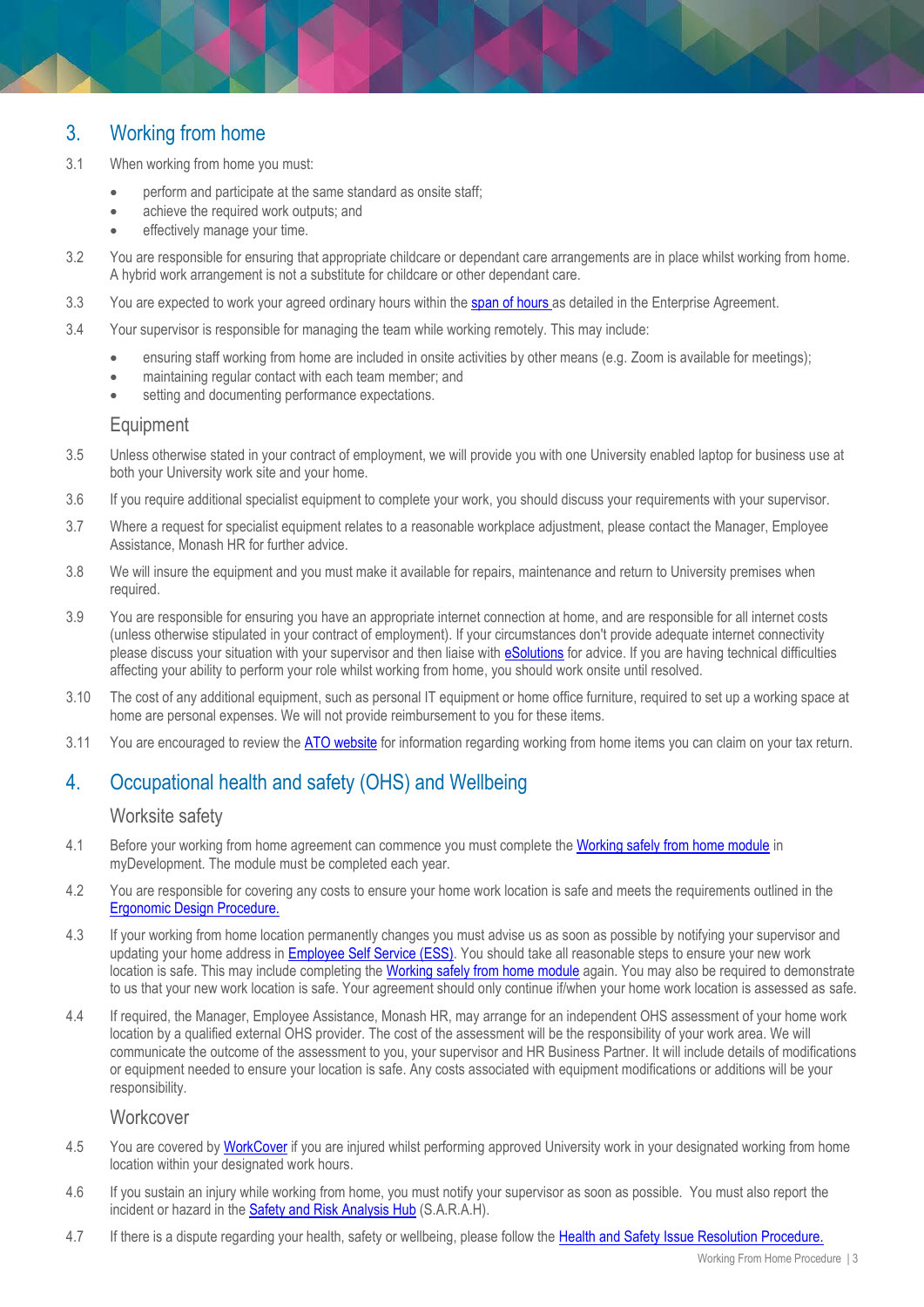## **Wellbeing**

- 4.8 When working from home, it is important to look after yourself and stay connected to your team. You should:
	- set up a dedicated workspace, as free from distractions as practicable;
	- develop a schedule, including periods of focused work and breaks;
	- stay connected to your team; and
	- participate in regular meetings by phone or zoom.
- 4.9 The [Employee Assistance Program \(EAP\)](https://www.monash.edu/__data/assets/pdf_file/0011/797456/Employee-assistance.pdf) is a free professional confidential counselling service available to you and your immediate family members to access should you need short-term support for work-related or personal reasons that may be affecting you.

# 5. Monitoring and review

- 5.1 You and your supervisor should meet regularly to discuss the agreement to ensure it continues to meet the needs of both parties. You should record feedback in myPlan.
- 5.2 A working from home agreement will be formally reviewed and may cease if the agreement is not working and monitoring discussions have not rectified the issues or there are changes to your home work location that make it unsafe.

#### Change the agreement

- 5.3 Working from home agreements can be changed at any time at the University's discretion.
- 5.4 If you need a change to the agreement, such as changes to working days or times, you may request those changes by notifying your supervisor, who will then determine if your request can be accommodated. Changes that would negatively impact service delivery, your team or their workload, and/or performance will usually not be agreed to.
- 5.5 If your working from home location permanently changes you must advise us in accordance with 4.3 above.

## Transfer of the agreement

5.6 A working from home agreement is not normally transferable from one position to another. If you secure a new position, you must reapply for a new working from home agreement with your new supervisor.

#### Cancel the agreement

- 5.7 A working from home agreement can be cancelled at any time at the University's discretion, by giving you at least four weeks' notice. Where the working from home arrangement forms part of a Flexible Working Arrangement, your supervisor must discuss the decision with their HR Business Partner, prior to communicating this decision to you.
- 5.8 The agreement may also be ended at your initiative, by mutual agreement with your supervisor. Where mutually agreed you should forward notice of cancellation of the agreement to [hr@monash.edu.](mailto:hr@monash.edu) There is no requirement to submit a form to cancel.

# 6. Breach of procedure

6.1 The University treats any breach of its policies, procedures and schedules seriously; we encourage reporting of concerns about noncompliance, and manage compliance in accordance with the applicabl[e Enterprise Agreement,](https://www.monash.edu/current-enterprise-agreements) relevant instrument of appointment and/or applicable contract terms. A failure to comply with University procedures may result in action by the University. Such action may include disciplinary and other action up to and including potential termination of employment for employees, or the cessation of engagements with the University for other persons.

# **DEFINITIONS**

| <b>Enterprise Agreement</b>            | The Enterprise Agreement means the Monash University Enterprise Agreement (Academic and<br>Professional Staff) 2019 as applicable to the staff member in accordance with their contract of<br>employment. Clauses relating to this procedure include:<br>Clause 37 - Requests for Flexible Work Arrangements<br>۰<br>Clause 71 - Performance Development<br>٠ |
|----------------------------------------|---------------------------------------------------------------------------------------------------------------------------------------------------------------------------------------------------------------------------------------------------------------------------------------------------------------------------------------------------------------|
| Flexible workspace                     | A workstation that is used by different people at different times, on an ad hoc basis.                                                                                                                                                                                                                                                                        |
| <b>Flexible working</b><br>arrangement | A change to a staff member's usual work arrangements that balances the staff member's need for<br>flexibility and the University's operational requirements. Flexible working arrangements may include, but<br>are not limited to part-time employment arrangements, job-sharing, non-standard start and finish times,<br>or working from home.               |